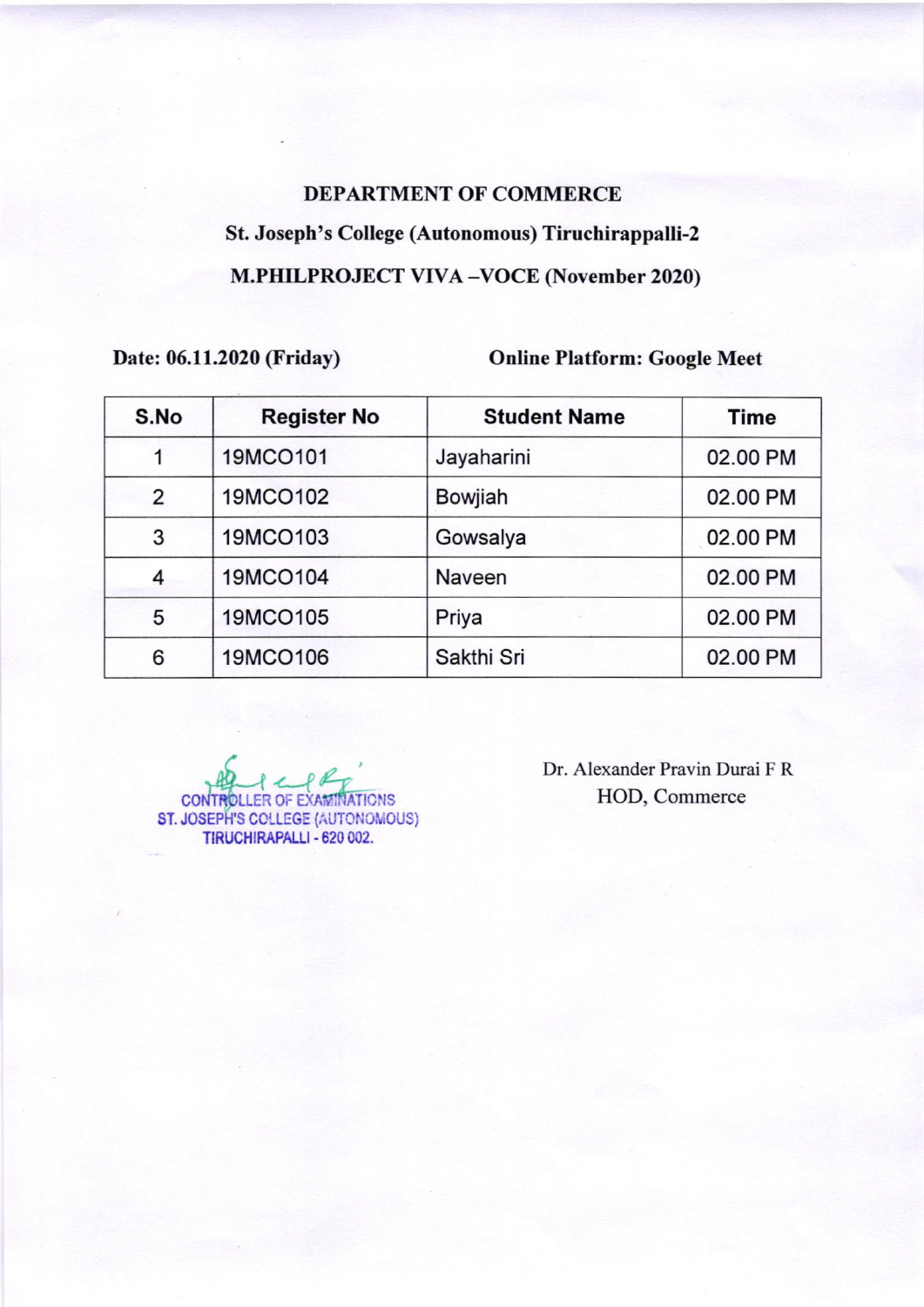## St. Joseph's College (Autonomous) Tiruchirappalli-620002 Department of Computer Science

## $MPhill - VIVA<sub>V</sub>OCE - (4-11-2020-Wednesday)$

Note: ( online mode ) the link will be intimated to you on 4<sup>th</sup> Nov. 2020

| Time      | <b>GROUP I</b>                                  | <b>GROUP II</b>               | <b>GROUP III</b>                  |
|-----------|-------------------------------------------------|-------------------------------|-----------------------------------|
| 2.30 Pm   | 19MCS102<br>P PRASHEENA                         | --                            | 19MCS112<br><b>V SINDHU</b>       |
| $2.55$ Pm | 19MCS104<br>M LAKSHMIPRIYA                      | --                            | 19MCS101<br><b>TISWARYA</b>       |
| 3.20 Pm   | 19MCS106<br><b>M MERLA AGNES</b><br><b>MARY</b> | 19MCS109<br>T PRIYANKA        |                                   |
| 3.45 Pm   | 19MCS105<br>A PREETHI JERALIN<br><b>HILDA</b>   | 19MCS111<br><b>D SUGANTHA</b> |                                   |
| 4.10 Pm   |                                                 | 19MCS108<br><b>S RAMYA</b>    | 19MCS107<br><b>T THILAGAVATHI</b> |
| Total     | 4                                               | 3                             | 3                                 |

CONTROLLER OF EXAMINATIONS ST. JOSEPH'S COLLEGE (AUTONOMOUS TIRUCHIRAPALLI - 620 002.

PROF.A.CHARLES

Head of the department